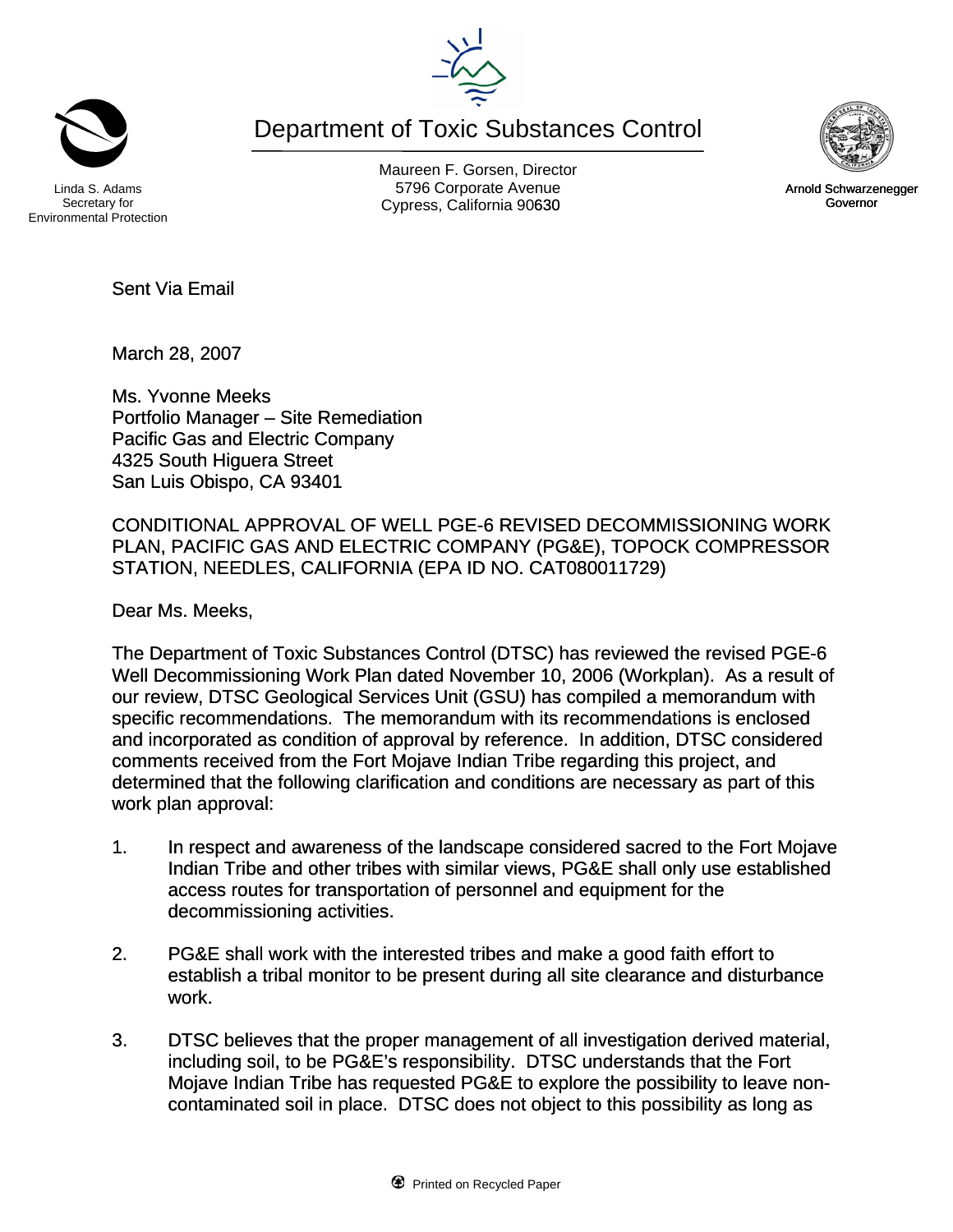Ms. Yvonne Meeks March 28, 2007 Page 2 of 2

> the placement of the soil will not create an adverse impact to human health or the environment, and that it complies with all Federal, State and local laws and requirements. DTSC cautions, however, that until action levels and background concentrations are properly established, impacted soils which are left in place may be subject to future investigation and/or remediation.

To clarify DTSC GSU recommendation 6 enclosed, DTSC is requiring PG&E to attempt the removal of the 20-inch conductor casing if a seal does not exist inside or outside the casing. The removal technique may include standard or innovative extraction techniques that minimizes disturbance to the landscape (e.g., hydraulic jacks, vibratory removal, targeted excavation/coring). If the casing cannot be removed after attempts have been made, PG&E shall contact DTSC and other interested stake holders (i.e. Fort Mojave Indian Tribe) to consult on the proper course of action.

If you have any questions or comments regarding this Workplan approval letter or its conditions, please contact me at (714) 484-5439.

Sincerely,

Aaron Yue Project Manager Geology, Permitting and Corrective Action Branch

**Enclosure** 

aky:030704B

cc: PG&E Topock Consultative Workgroup Members – Via e-mail Tribal Representatives in PG&E Contact List – Via e-mail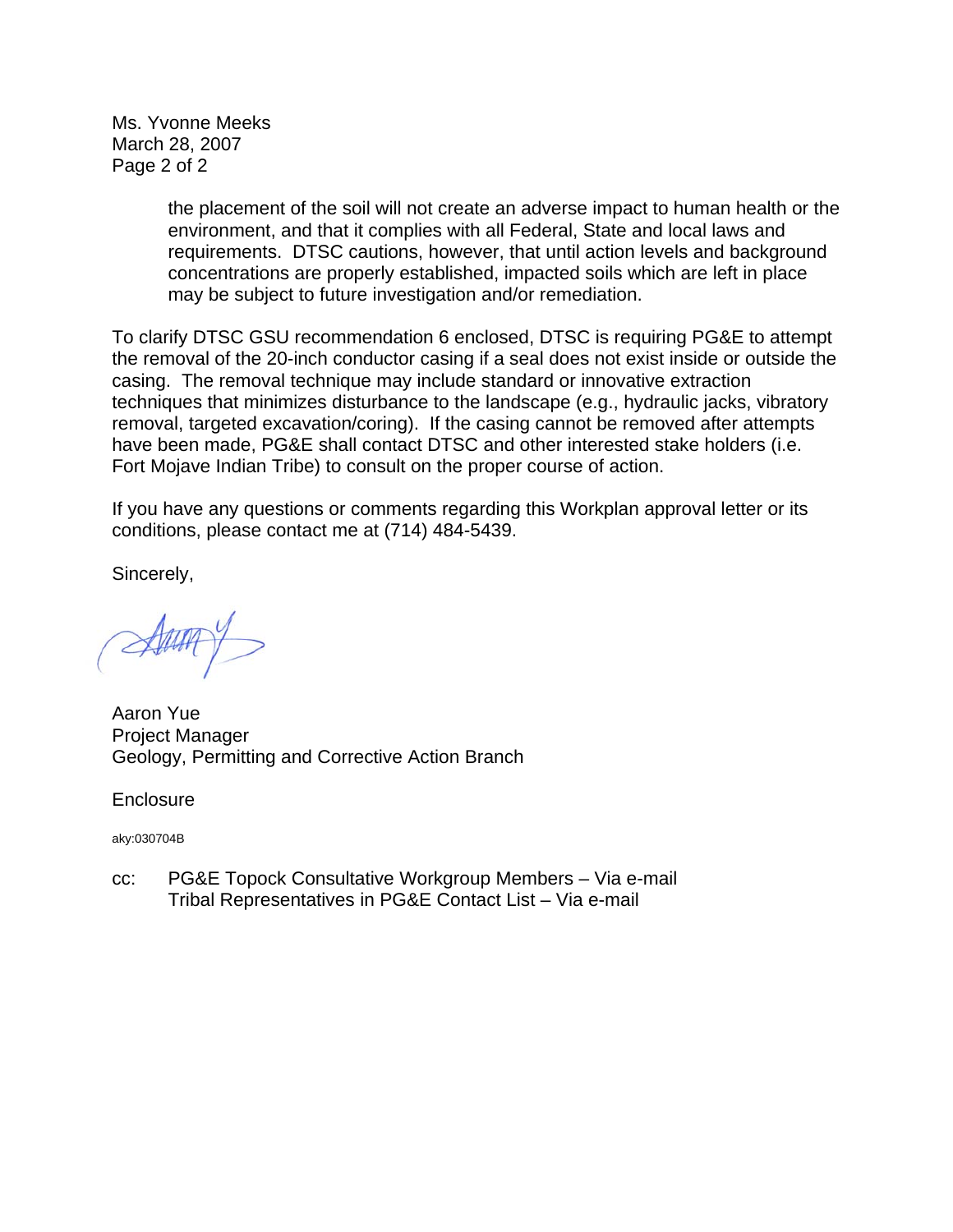**Department of Toxic Substances Control** 





Maureen F. Gorsen, Director 5796 Corporate Avenue Cypress, California 90630





Arnold Schwarzenegger Governor

- TO. Aaron Yue **Project Manager** Geology, Permitting & Corrective Action Branch
- FROM: **Chris Guerre, CHG Senior Engineering Geologist Geological Services Unit**

January 26, 2007 DATE:

Revised Well Decommissioning Work Plan for Well PGE-6 **SUBJECT:** PG&E Topock Compressor Station, Needles, California Project No. 22120/540015-48/36-HWMP

### **DOCUMENT REVIEWED**

Well PGE-6 Revised Decommissioning Work Plan, PG&E Topock Compressor Station, Needles, California (Work Plan). The Work Plan is dated November 10, 2006 and was prepared for Pacific Gas and Electric Company (PG&E) by CH2M Hill.

# **INTRODUCTION**

The Geological Services Unit (GSU) of the Department of Toxic Substances Control (DTSC) has reviewed the above-referenced document regarding decommissioning of well PGE-6. The revised Work Plan was prepared in response to a DTSC letter (DTSC, 2006a) requesting that the well be decommissioned to more rigorous standards. PG&E's original work plan for decommissioning well PGE-6 was dated February 28, 2006.

While DTSC guidance (Cal EPA, 1995) recommends that wells built like PGE-6 be decommissioned by complete overdrilling or perforating the entire length of well casing and screen, modified standards were used due to PG&E's concern with the potential risk for well collapse during the decommissioning process.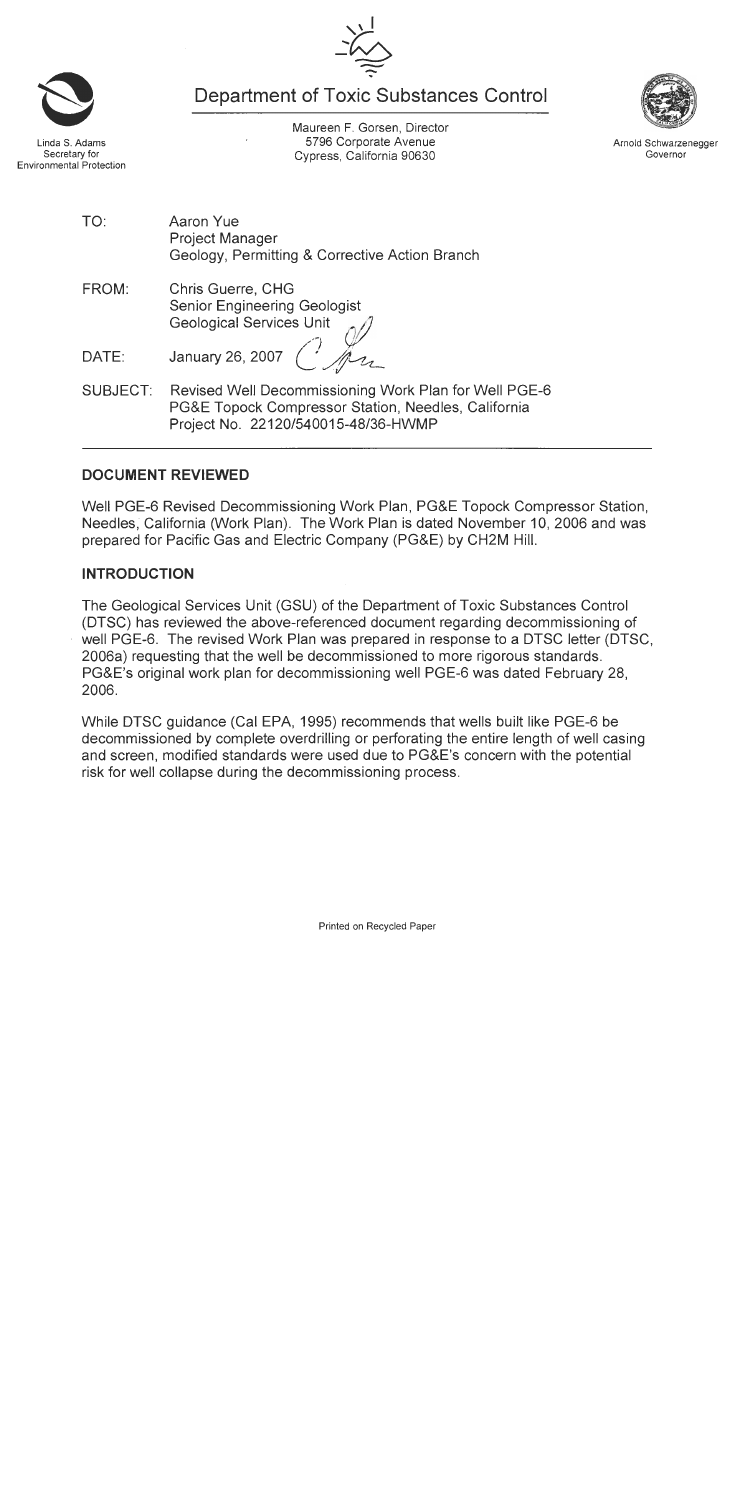## **BACKGROUND**

Well PGE-6 is located on the Havasu National Wildlife Refuge approximately 200 feet north of the northern PG&E Topock Compressor Station property line. The Work Plan well casing is significantly corroded at certain areas above the water table. Corroded well PGE-6. The video log's lack of clarity below the water table makes it difficult to indicates well PGE-6 was originally installed as a standby industrial water supply well in 1964 with 14-inch diameter steel casing set to a depth of 180 feet below ground surface (bgs). A 20-inch diameter conductor casing is reported to extend from the surface to 19 feet bgs. The well screen is reported to occur from 110 to 180 feet bgs and water occurs in the well at approximately 106 feet bgs. A 1998 video log reveals that the steel holes through the casing illustrate that an annular space exists outside the casing in the unsaturated zone and that an annular seal does not exist. The Work Plan states that the casing above the well screen is in such poor condition that there is significant potential risk of collapse if attempts were made to clean out, rehabilitate, or perforate view the screened zone, but the screen appears intact. Sediment was identified filling the well to 162 feet bgs.

The Work Plan indicates that well PGE-6 has not been in service as a production well since at least 1971, but has been sampled periodically since 1997. Well PGE-6 used to completed within the Alluvial Aquifer in an area impacted with elevated hexavalent chromium concentrations that range up to approximately 3,000 to 5,000 µg/L (CH2M Hill, 2006). Data from neighboring wells MW-24A and MW-24B (Arcadis 2006; CH2M the shallow portion of the aquifer. An upward vertical gradient exists in the area based be sampled on a routine basis as part of the groundwater monitoring program for the Topock Compressor Station, but has recently been dropped from the monitoring program (DTSC, 2006b) due to its scheduled decommissioning. Well PGE-6 is Hill, 2006) indicate that the lower portion of the aquifer intersected by well PGE-6 contains higher Total Dissolved Solids and hexavalent chromium concentrations than on hydraulic data from shallow well MW-24A and lower well MW-24B. The unsealed PGE-6 borehole disrupts natural bedding and could enhance hydraulic communication vertically within the borehole.

### **ING PROPOSAL WORK PLAN DECOMMISSION**

The Work Plan proposes to decommission well PGE-6 as follows:

- 1. Remove existing sampling pump assembly.
- 2. Attempt to remove the sediment at the bottom of the well (162-180 feet bgs) by bailing.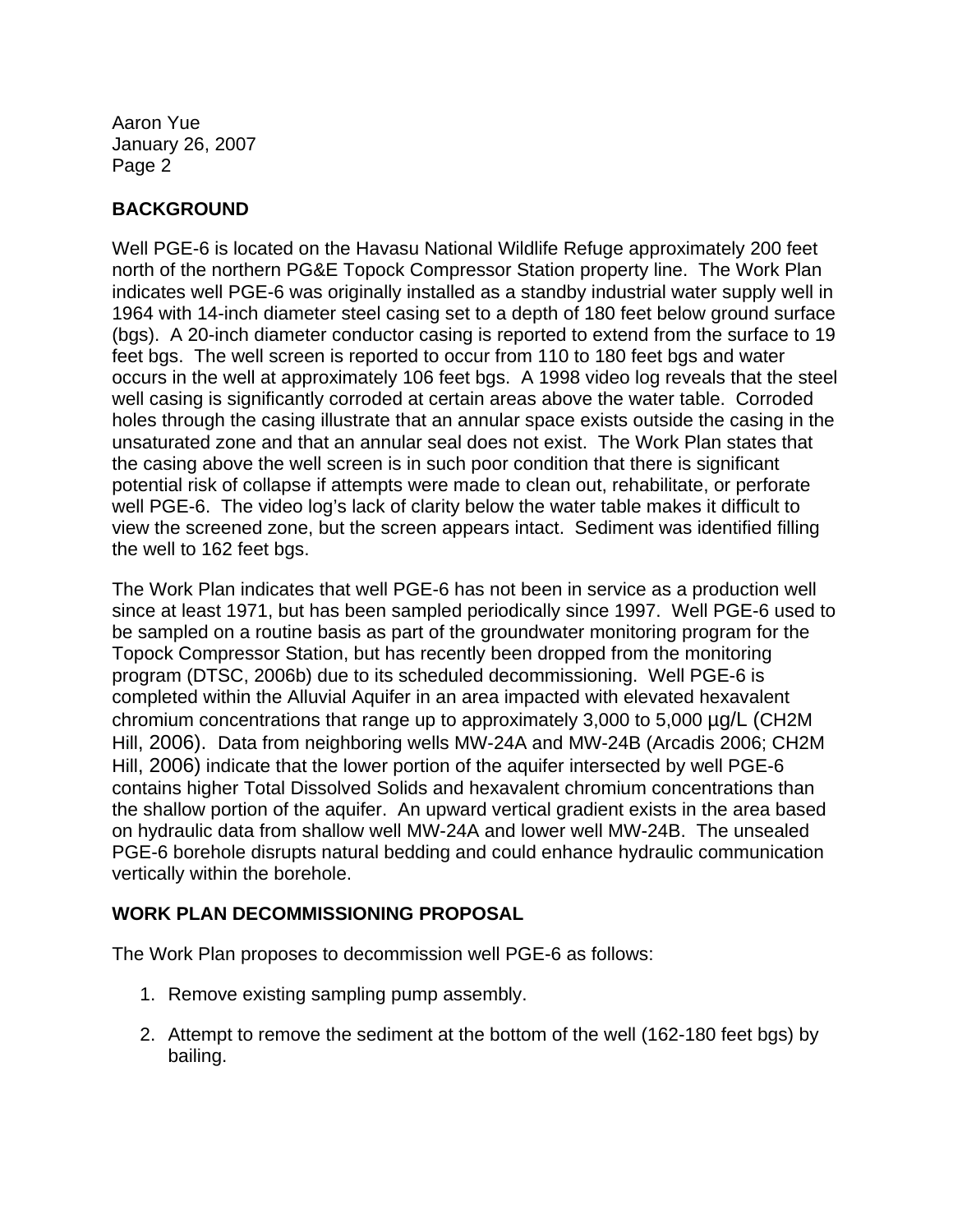- 3. Downhole video camera survey after adding potable water to the well to increase visibility.
- 4. Grout (cement or bentonite) the lower portion of the well from 150 to 180 feet bgs.
- 5. Perforate a 10-foot interval (130-140 or 140-150 feet bgs) of well screen if numerous corrosion holes/breaches do not already exist.
- 6. Pressure grout the well screen and blank casing with visible holes with bentonite cement using a packer assembly.
- 7. Remove the packer and grout the remaining portion of the blank casing.
- 8. Remove the concrete pad and excavate down approximately 6 feet bgs.
- 9. The 14-inch well casing and 20-inch conductor casing will be cut off 5 feet bgs using a torch.
- 10. Continue excavating, as practicable, if a grout seal does not exist outside the 20 inch conductor casing.
- 11. Place a concrete surface seal over the excavated well head and then backfill with native and clean soil.

#### **RECOMMENDATIONS**

The GSU believes that the Work Plan is generally acceptable, but does believe the following list of recommendations should be addressed by PG&E during decommissioning of well PGE-6:

- **1.** PG&E should notify DTSC one to two weeks prior to the implementation of the Work Plan.
- **2.** It is recommended that bentonite be used to seal the bottom portion of the well from approximately 150 to 180 feet bgs. According to the Work Plan (Step 4 on page 2- 2), cement grout or bentonite chips may be used to seal the bottom portion of the well. Rather than chips, bentonite pellets would also be acceptable and may be easier to place through the water column than chips. One of the main reasons for this bottom seal is not described in the Work Plan. If the well were to collapse during the perforation step and the perforation tool was lost in the hole, then some pliable sealant would already exist below the collapse/blockage. The perforation tool might be pushed into a bentonite seal and hopefully spun off the rod. Grouting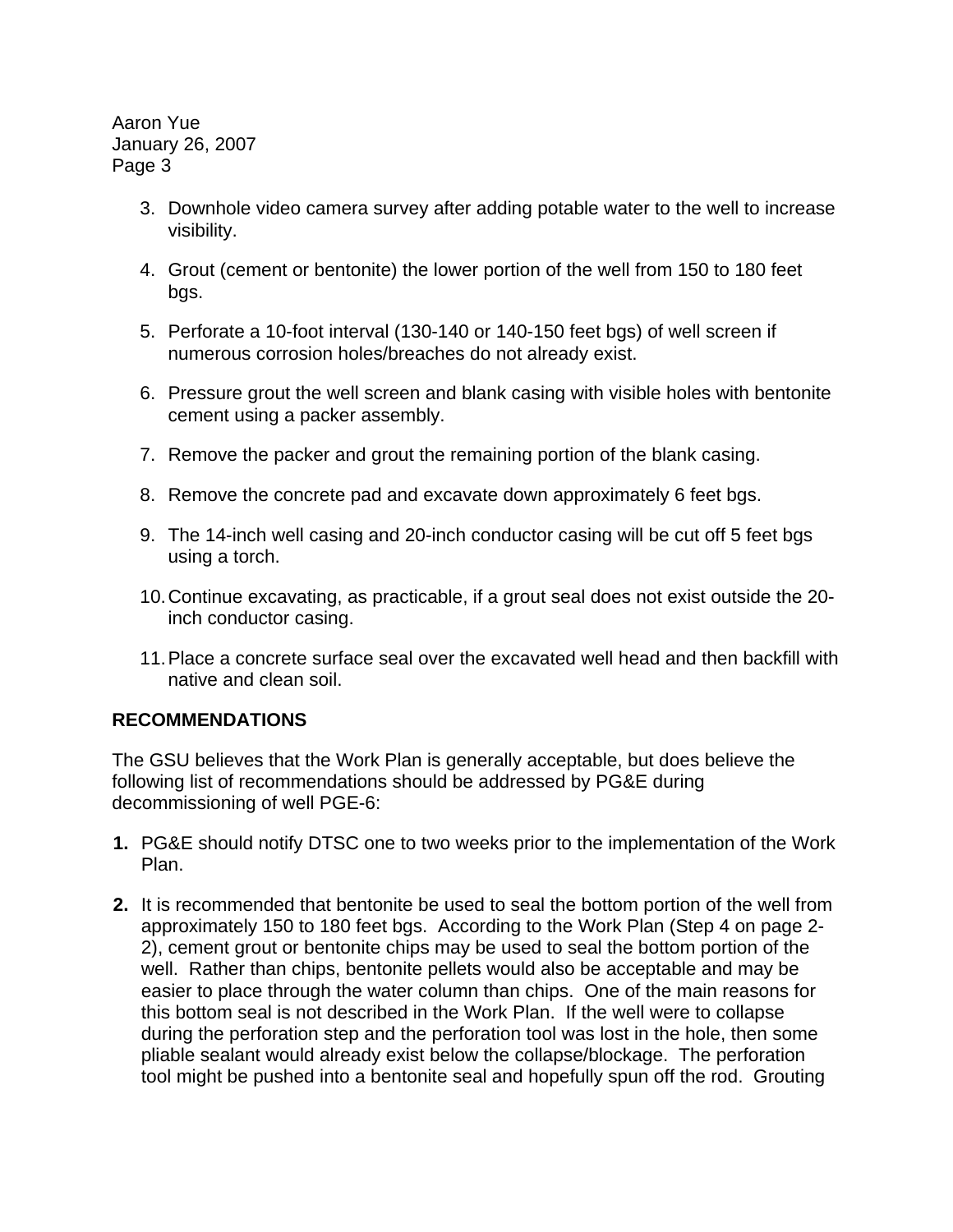> via a tremie pipe could then continue and seal the rest of the well with minimal interruption of field activities.

- **3.** Revision to Section 2.2.3 of the Work Plan: Type V cement grout should be allowed to set for at least six hours prior to placing any backfill in the surface excavation (California Department of Water Resources, June 1991).
- **4.** The Work Plan proposes the use of a high-capacity suction bailer to remove sediment from the bottom of the well. If necessary, alternative methods may be used to remove sediment and also any debris that might be encountered during this removal. Care should be taken to not overly agitate the well during this process and encourage formation/well collapse.
- **5.** If DTSC cannot determine with certainty that numerous corrosion holes/breaches already exist in the well screen, then the well perforation step will be required in well PGE-6. While not required, the use of a Borehole Televiewer should be considered if the well video survey is inconclusive due to murky water conditions or video clarity.
- **6.** Section 2.2 of the Work Plan (Step 9 on page 2-3): Excavation should also continue, as practical, if a seal does not exist inside or outside the 20-inch conductor casing.

### **COMMENTS**

The following comments are provided to clarify particular portions of the Work Plan.

- **1.** Section 2.2 of the Work Plan (last paragraph on page 2-1) does not indicate that the well screen will be perforated prior to grout placement. The perforation step is a significant component of the decommissioning procedure, but is described elsewhere in the Work Plan (Step 5 on page 2-3). Perforation is required unless numerous holes or breaches already exist in the screened zone of well PGE-6 that will allow placement of an adequate grout seal into the annular space.
- **2.** The Work Plan indicates that well PGE-6 is believed to have been installed without an annular space or bentonite seal. However, the 1998 video log reveals that an annular space exists outside corroded portions of the casing that are located above the water table. The void space created is a potential conduit for contaminant migration from the surface to groundwater. The identified annular space will be filled and sealed with grout during the decommissioning process.

If you have questions regarding the preceding comments, please contact Chris Guerre at  $(714)$  484-5422 or by email at cquerre @dtsc.ca.gov.

Peer Reviewed By: Alfredo Zanoria, CHG, CEG